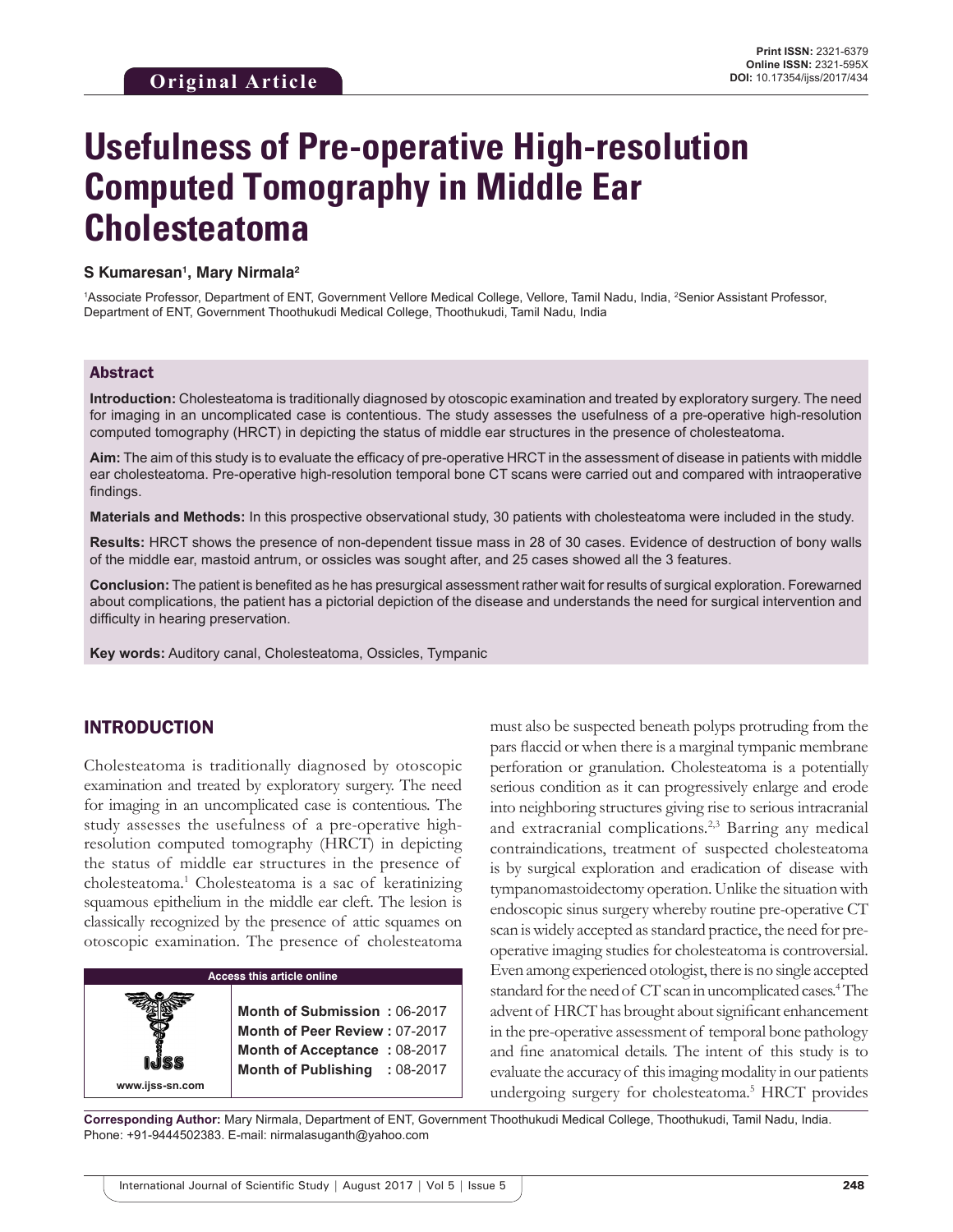excellent details of bony landmarks within temporal bone, due to inherent contrast, its dense bone being surrounded by air of the tympanic cavity and the mastoid air cells. It has also added a whole new dimension to the evaluation of the temporal bone by allowing visualization of the soft tissue components within and adjacent to the temporal bone.<sup>6</sup> Therefore, one of its major contributions to the otologist dealing with the disease is the pre-operative localization of the cholesteatoma sac, a detail that not only determines the type of surgical approach but also alerts the surgeon to the possible intra- and post-operative complications.

#### **Aim**

The aim of this study is to evaluate the efficacy of preoperative HRCT in the assessment of disease in patients with middle ear cholesteatoma and to provide a road map for surgery in these patients.

# MATERIALS AND METHODS

This prospective observational study was conducted in the Department of ENT at tertiary care hospital.

#### **Inclusion Criteria**

Cholesteatoma detected by otoscopy, marginal tympanic membrane perforation, posterosuperior retraction and granulomas, history of scanty purulent blood, and foulsmelling discharge, modified radical mastoidectomy was planned, and surgical finding correlated were included in this study.

#### **Exclusion Criteria**

Patients with known intracranial/intratemporal complications and patients undergone previous mastoid surgery were excluded from the study. All the patient examinations were performed with Toshiba asterion spiral CT scan. Patients were scanned in two planes one. axial 30° with the patient placed supine with head flexed and scan plane passing through the external auditory canal and superior orbital rim. Coronal sections were performed with the patient placed prone with the neck maximally extended, and the scan plane was oriented to intersect the external auditory canal to the posterior margin of the maxillary sinus presurgical HRCT scan was retrospectively assessed by the radiologist. In addition, being blinded to the surgical findings, the radiologists were asked to comment on the status of ossicles, integrity of the facial canal, semicircular canals and the tegmen tympani, and any anatomical variations and disease complications.

# RESULTS

In our study, 30 patients were included, 14 were male and 16 were female. Ear discharge is the most common symptoms observed.

HRCT shows the presence of non-dependent tissue mass in 28 of 30 cases. The location of the pathology on the scan was typical for cholesteatoma in 28 cases, and in 27 cases, there was radiological evidence of destruction of bony walls of the middle ear, mastoid antrum, or ossicles. All the cases had at least one radiological feature, and 25 cases showed all the 3 features. The correlation was found to be excellent for malleus, stapes, and semiauricular canal, good for the incus and tegmen tympani but poor for the facial nerve canal (Figure 1).

#### **Status of the Ossicles**

Incus was the most frequently eroded, followed by malleus and stapes. Out of the 27 incus found eroded in the surgery, 24 were found eroded in the scan. Out of 15 eroded malleus, 13 were picked by the scan. 13 out of 15 of absent stapes suprastructure were correctly predicted by imaging (Table 1).

#### **Semicircular Canal Fistula**

3 out of 4 labyrinthine fistulae were picked by scan. One case had thinning of otic capsule. In remaining 26 cases, CT was incorrect in one case (Table 1).

#### **Erosion of the Tegmen Tympani**

3 patients had erosion of tegmen exposing dura, and this was shown in the scan. Of the remaining 27 cases, the scan missed one case as having tegmen dehiscence (Table 1).

#### **Facial Canal Dehiscence**

Of the 7 surgically confirmed facial canal dehiscences, only 3 could be detected by the radiologist. In 23 cases, the canal was found to be intact during surgery, but the scan suggested possible erosion in 2 of these cases. Various other anatomical variations and surgical hazards were detected as follows (Table 1).

- Erosion of posterior canal wall
- Erosion of sinus plate
- High and dehiscent jugular bulb
- Anteriorly lying sigmoid sinus
- Low lying Dura.



**Figure 1: Distribution of computed tomography findings**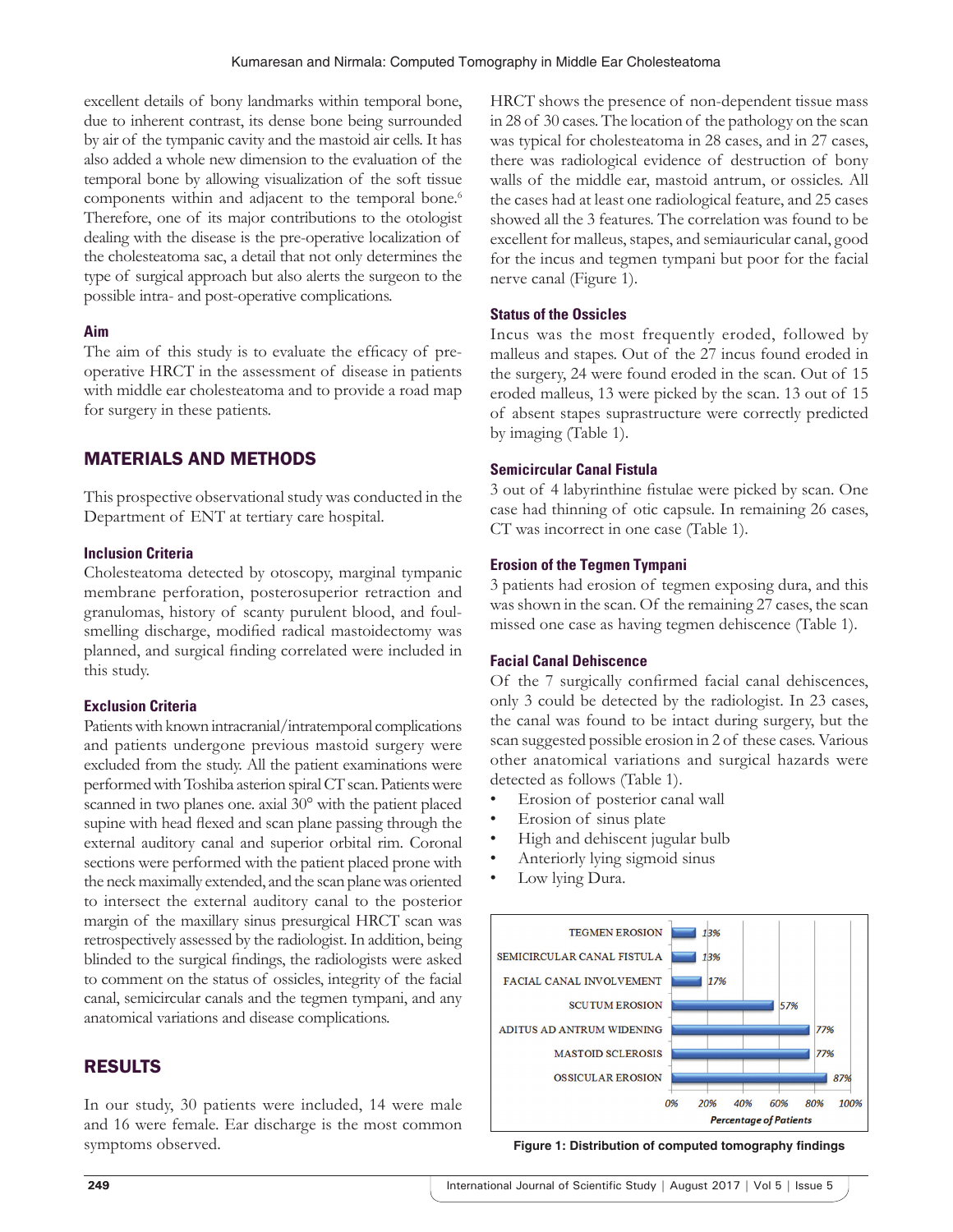#### **Table 1: Cross tabulation of radiological findings and surgical findings**

| <b>Surgical finding</b> | <b>Radiological findings</b> |                 | <b>Kappa</b> |
|-------------------------|------------------------------|-----------------|--------------|
|                         | <b>Intact</b>                | <b>Abnormal</b> |              |
| Malleus                 |                              |                 |              |
| Intact                  | 15                           | 0               | 0.867        |
| Eroded                  | 2                            | 13              |              |
| Incus                   |                              |                 |              |
| Intact                  | 3                            | 0               | 0.527        |
| Eroded                  | 3                            | 24              |              |
| <b>Stapes</b>           |                              |                 |              |
| Intact                  | 12                           | 3               | 0.667        |
| Absent                  | 2                            | 13              |              |
| Facial canal            |                              |                 |              |
| Intact                  | 21                           | 2               | 0.379        |
| Dehiscent               | 4                            | 3               |              |
| Labyrinth               |                              |                 |              |
| Intact                  | 25                           | 1               | 0.712        |
| Fistula                 | 1                            | 3               |              |
| Tegmen                  |                              |                 |              |
| Intact                  | 25                           | 1               | 0.712        |
| Eroded                  | 1                            | 3               |              |

# **DISCUSSION**

Cholesteatoma can be accurately diagnosed in vast majority of cases. Mafee et al.<sup>7</sup> reported correct diagnosis of cholesteatoma in 46 out of 48 patients. All our cases exhibited at least one of three features that are tissue mass, typical location, and bone erosion. 25 cases had all three features. When we base our diagnosis of cholesteatoma on the scan having at least two of the three features, all cases would be correctly diagnosed with cholesteatoma. Scan evidence of cholesteatoma with significant bony destruction or other complications would prompt the surgeon to operate earlier particularly if polyps or a tortuous bony canal obscures visualization of the traditional medicine and hinders clinical diagnosis. On the other hand, threshold to explore the ear may be higher if the scan is non-confirmatory, particularly if the patient has medical risks for surgery.8 The HRCT scan gives a good-to-excellent radio surgical correlation for the middle ear ossicles in our cases, and this is also the experience that the others have reported. While prior knowledge of the status of the ossicles is probably not critical in so far as the operative risk is concerned, it has bearing on the likelihood of hearing preservation that can be achieved after surgery. For example, the hearing outcomes in patients with an intact stapes tend to be better than those in where the stapes suprastructure is absent. Presurgical knowledge of the status of the ossicular chain would allow the surgeon to better advise the patient on the degree of hearing attainable after surgery.<sup>9</sup>

Labyrinthine fistula can be accurately detected most of the time when both axial and coronal images are taken to look for erosion of the semicircular canal. The most common canal affected is lateral semicircular canal (LSC) and reliance on coronal sections alone may lead to 50% false-positive rate of dehiscence due to the artifact of partial volume averaging. Even with the addition of axial scans, minute fistula may be missed as seen in one of the patients. The scan, in this case, showed thinning of the bone over the LSC but no obvious fistulization. Careful dissection of cholesteatoma matrix over the dome of the LSC revealed a tiny bony canal fistula. The surgeon is well advised to treat every case as a potential fistula until proven otherwise.<sup>10</sup> Tegmen erosion is well seen on coronal imaging, but again misinterpretations may result from volume averaging effects. Such is the case in one patient, where the scan suggested the tegmen to be breached but surgically proven to be intact. The reverse is also possible, whereby the dehiscent area may appear intact radiologically.11 Facial canal dehiscence is fairly common findings in 55% temporal bones and usually occurring in a focal area in the tympanic portion of the fallopian canal. Problem with partial volume averaging artifact is again evident as fallopian canal can be so thin even in a nonpathological ear as to appear dehiscent on CT scan. This explains poor radiological correlations with the surgical findings. In addition, we also found visualizing the tympanic portion of the facial canal to be, especially, difficult when there is an adjacent pathological soft tissue mass in the mesotympanum. Knowledge of facial nerve anatomy, careful dissection technique in the vicinity of the nerve, and the use of intraoperative facial nerve monitoring all help toward reducing the likelihood of facial nerve injury.<sup>12</sup>

Besides giving information on the status of the middle ear structure, the CT scan can also delineate the extent and location of the disease. Cholesteatoma has a tendency to reside in hidden areas such as sinus tympani and anterior epitympanum. Knowledge of disease extent and information of degree of mastoid pneumatization aid in planning the surgical approach, whether to keep the canal wall up or down. However, CT can overestimate the disease as it cannot distinguish definitively between cholesteatoma and granulation tissue. An enhanced magnetic resonance imaging scan can discern the two better and maybe used if clinically indicated. Complications of cholesteatoma are associated with a high morbidity and can even be life threatening. However, the surgical treatment itself is also fraught with risks to many important structures because of the complex anatomy of the temporal bone. While we cannot quantify how the pre-operative scan decrease the rate of surgical complications, it is undoubtedly helpful in teaching our surgeons in training and enhancing their spatial orientation of the middle ear cavity.<sup>13</sup>

A thorough understanding of the surgical anatomy and the knowledge of normal variation are crucial when